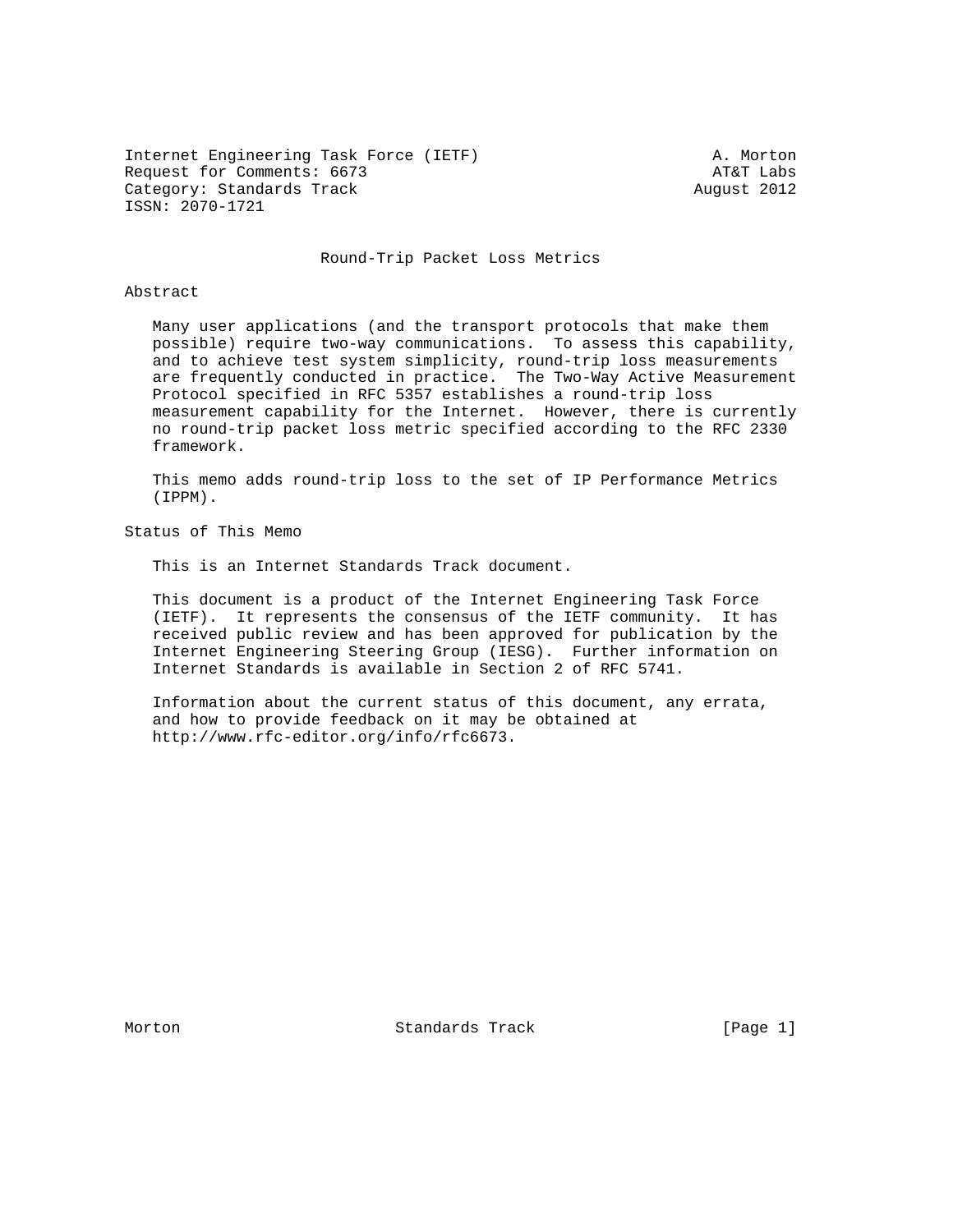Copyright Notice

 Copyright (c) 2012 IETF Trust and the persons identified as the document authors. All rights reserved.

 This document is subject to BCP 78 and the IETF Trust's Legal Provisions Relating to IETF Documents

 (http://trustee.ietf.org/license-info) in effect on the date of publication of this document. Please review these documents carefully, as they describe your rights and restrictions with respect to this document. Code Components extracted from this document must include Simplified BSD License text as described in Section 4.e of the Trust Legal Provisions and are provided without warranty as described in the Simplified BSD License.

Morton **Standards Track** [Page 2]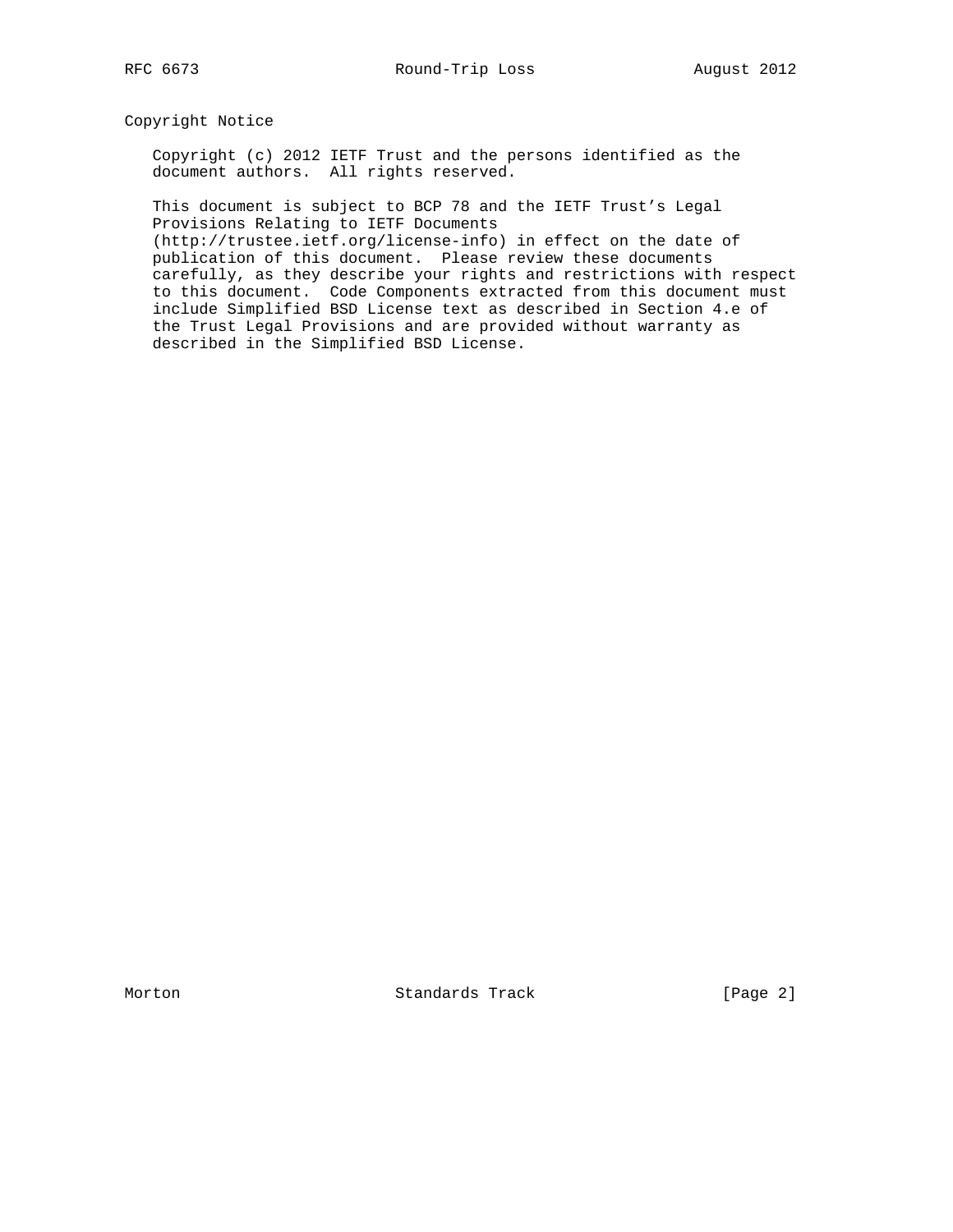Table of Contents

|  | 3. Common Specifications for Round-Trip Metrics 5             |
|--|---------------------------------------------------------------|
|  |                                                               |
|  |                                                               |
|  |                                                               |
|  |                                                               |
|  |                                                               |
|  |                                                               |
|  |                                                               |
|  |                                                               |
|  |                                                               |
|  |                                                               |
|  | 5.1. Name: Type-P-Round-trip-Loss- <sample>-Stream 9</sample> |
|  |                                                               |
|  |                                                               |
|  |                                                               |
|  |                                                               |
|  | 6.1. Type-P-Round-trip-Loss- <sample>-Ratio 10</sample>       |
|  | 7. Round-Trip Testing and One-Way Reporting 11                |
|  | 8. Measurement Considerations and Calibration 11              |
|  |                                                               |
|  |                                                               |
|  |                                                               |
|  | 9.3. Interference with the Metrics 12                         |
|  |                                                               |
|  |                                                               |
|  |                                                               |
|  |                                                               |
|  |                                                               |

# 1. Introduction

 This memo defines a metric to quantify an IP network's ability to transfer packets in both directions from one host to another host. Two-way communication is almost always needed; thus, failure to transfer a packet in either direction constitutes a round-trip packet loss.

 This memo defines a metric for round-trip packet loss on Internet paths. It builds on the notions and conventions introduced in the IP Performance Metrics (IPPM) framework [RFC2330]. Also, the specifications of the one-way packet loss metric for IPPM [RFC2680] and the round-trip delay metric for IPPM [RFC2681] are frequently

Morton **Standards Track** [Page 3]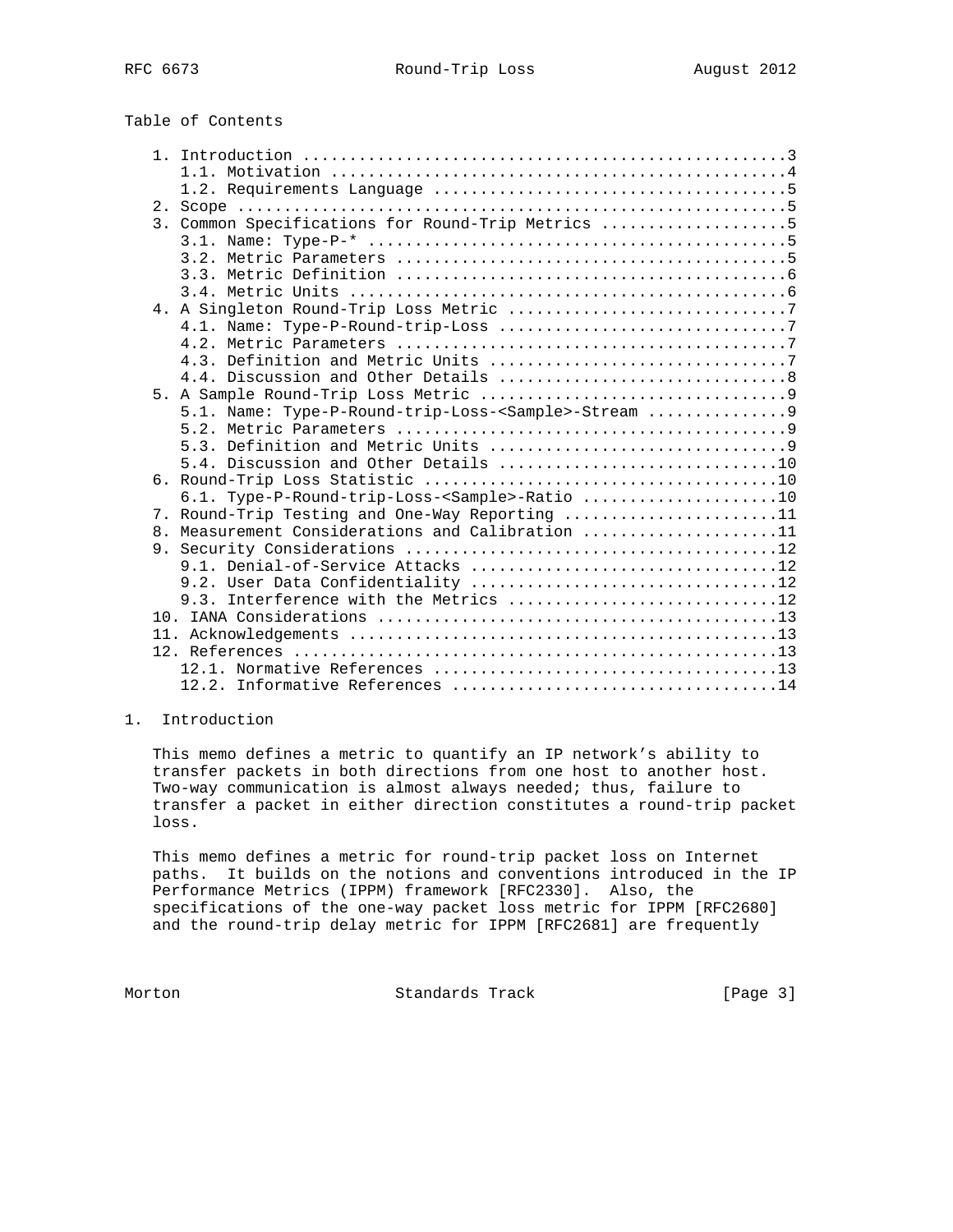RFC 6673 Round-Trip Loss August 2012

 referenced and modified to match the round-trip circumstances addressed here. However, this memo assumes that the reader is familiar with the references; thus, it does not repeat material as was done in [RFC2681].

This memo uses the terms "two-way" and "round-trip" synonymously.

## 1.1. Motivation

 Many user applications and the transport protocols that make them possible require two-way communications. For example, the TCP SYN->, <-SYN-ACK, ACK-> three-way handshake attempted billions of times each day cannot be completed without two-way connectivity in a near simultaneous time interval. Thus, measurements of Internet round trip packet loss performance provide a basis to infer application performance more easily.

 Measurement system designers have also recognized advantages of system simplicity when one host simply echoes or reflects test packets to the sender. Round-trip packet loss measurements are frequently conducted and reported in practice. The ubiquitous "ping" tools allow the measurement of round-trip packet loss and delay but usually require ICMP Echo-Request/Reply support, and ICMP packets may encounter exceptional treatment on the measurement path (see Section 2.6 of [RFC2681]). The Two-Way Active Measurement Protocol (TWAMP) specified in [RFC5357] establishes a round-trip packet loss measurement capability for the Internet. However, there is currently no round-trip packet loss metric specified according to the [RFC2330] framework.

 [RFC2681] indicates that round-trip measurements may sometimes encounter "asymmetric" paths. When loss is observed using a round trip measurement, there is often a desire to ascertain which of the two directional paths "lost" the packet. Under some circumstances, it is possible to make this inference. The round-trip measurement method raises a few complications when interpreting the embedded one way results, and the user should be aware of them.

 [RFC2681] also points out that loss measurement conducted sequentially in both directions of a path and reported as a round trip result may be exactly the desired metric. On the other hand, it may be difficult to derive the state of round-trip packet loss from one-way measurements conducted in each direction unless a method to match the appropriate one-way measurements has been pre-arranged.

 Finally, many measurement systems report statistics on a conditional delay distribution, where the condition is packet arrival at the destination. This condition is encouraged in [RFC3393], [RFC5481],

Morton Standards Track [Page 4]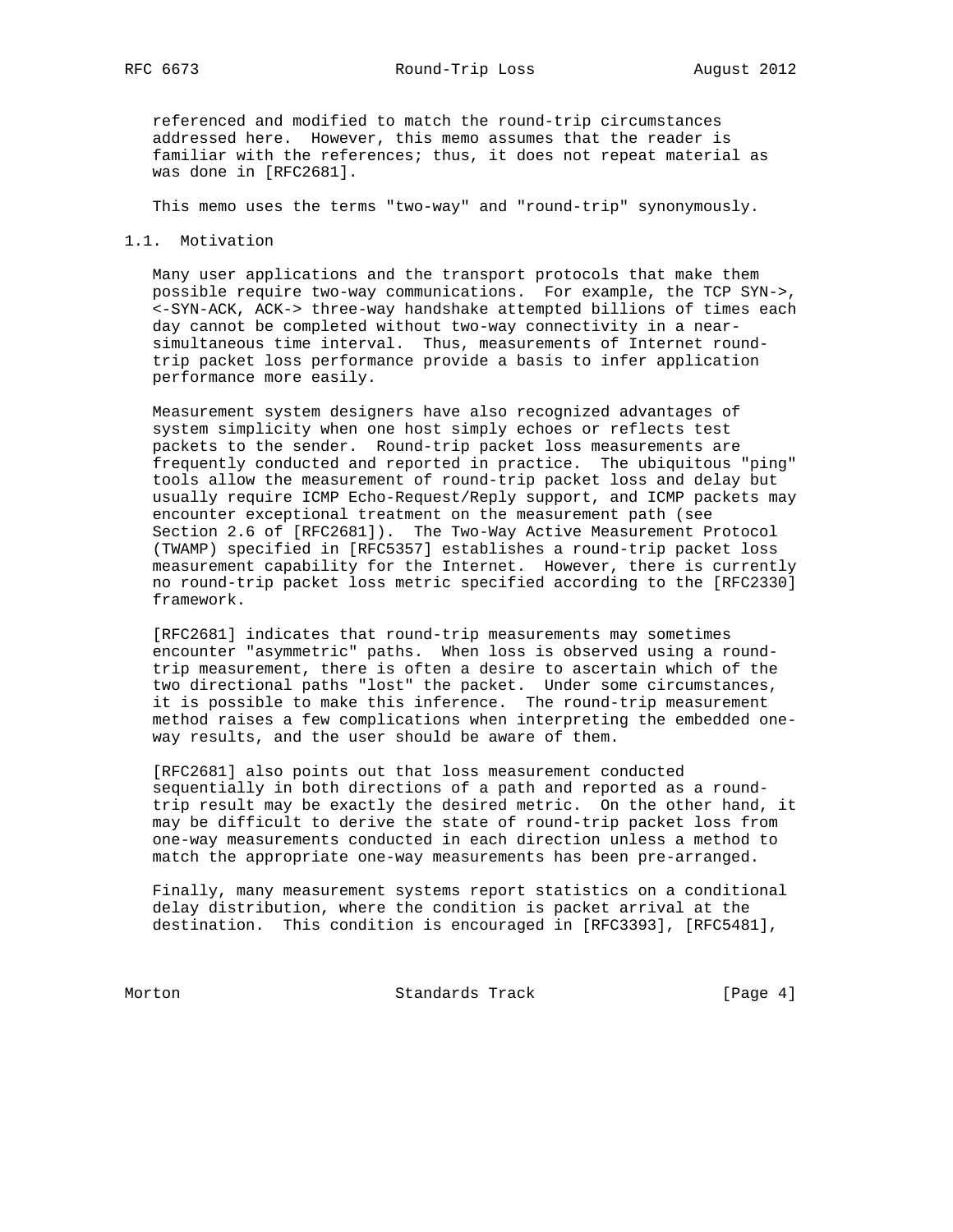and [RFC6703]. As a result, lost packets need to be reported separately, according to a standardized metric. This memo defines such a metric.

 See Section 1.1 of [RFC2680] for additional motivation of the packet loss metric.

1.2. Requirements Language

 The key words "MUST", "MUST NOT", "REQUIRED", "SHALL", "SHALL NOT", "SHOULD", "SHOULD NOT", "RECOMMENDED", "MAY", and "OPTIONAL" in this document are to be interpreted as described in RFC 2119 [RFC2119].

2. Scope

 This memo defines a round-trip packet loss metric using the conventions of the IPPM framework [RFC2330].

 The memo defines a singleton metric, a sample metric, and a statistic, as per [RFC2330]. The [RFC2330] framework is for active measurement methods. Although this metric MAY be applicable in passive measurement as well, discussion of additional considerations for the passive scenario are beyond the normative scope of this memo.

 The memo also investigates the topic of one-way loss inference from a two-way measurement and lists some key considerations.

3. Common Specifications for Round-Trip Metrics

 To reduce the redundant information presented in the detailed metrics sections that follow, this section presents the specifications that are common to two or more metrics. The section is organized using the same subsections as the individual metrics, to simplify comparisons.

3.1. Name: Type-P-\*

 All metrics use the Type-P convention as described in [RFC2330]. The rest of the name is unique to each metric.

- 3.2. Metric Parameters
	- o Src, the IP address of a host
	- o Dst, the IP address of a host
	- o T, a time (start of test interval)

Morton **Standards Track** [Page 5]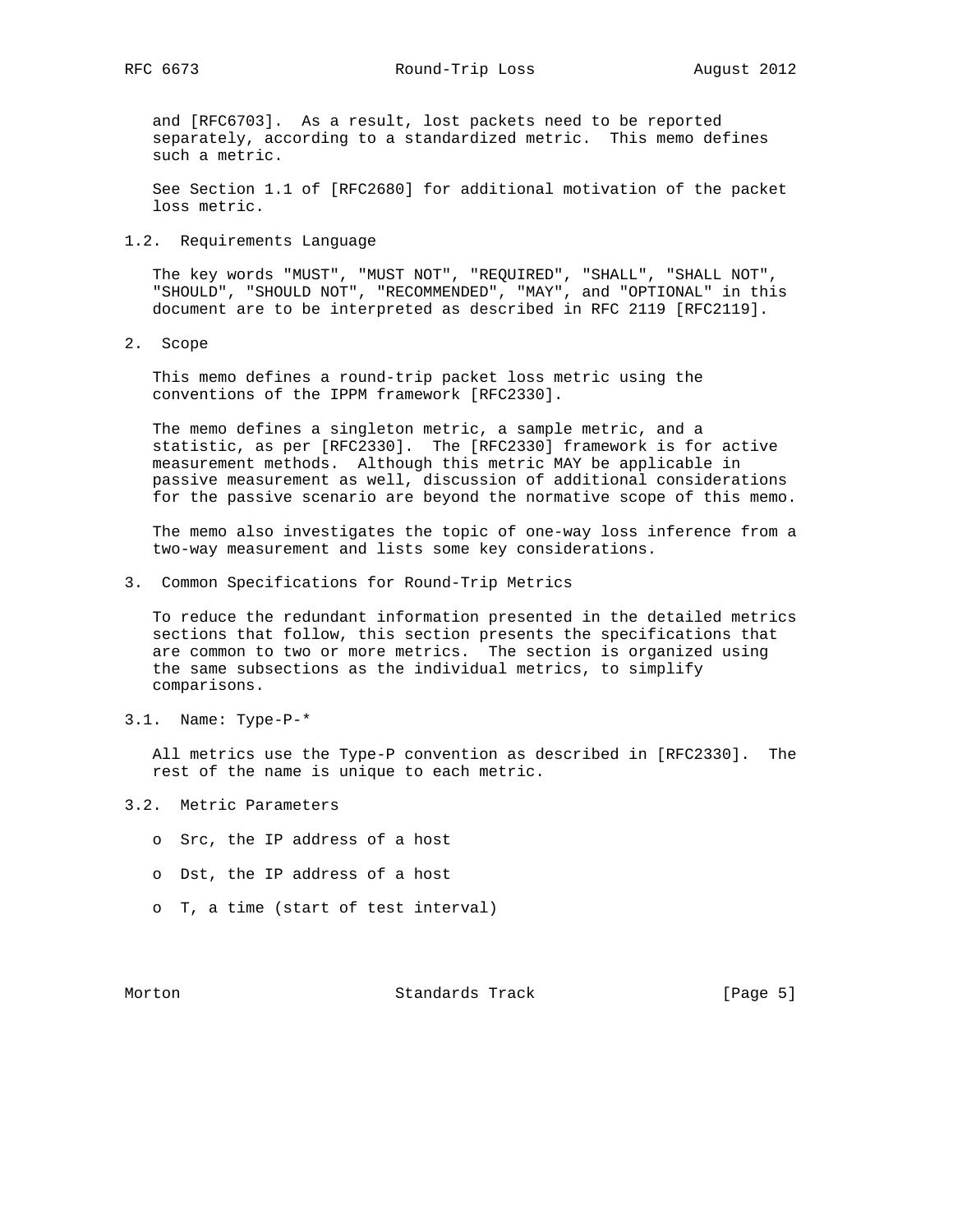- o Tf, a time (end of test interval)
- o lambda, a rate in reciprocal seconds (for Poisson Streams)
- o incT, the nominal duration of inter-packet interval, first bit to first bit (for Periodic Streams)
- o T0, a time that MUST be selected at random from the interval [T, T+dT] to start generating packets and taking measurements (for Periodic Streams)
- o TstampSrc, the wire time of the packet as measured at MP(Src) as it leaves for Dst.
- o TstampDst, the wire time of the packet as measured at MP(Dst), assigned to packets that arrive within a "reasonable" time (less than Tmax).
- o Tmax, a maximum waiting time for packets to arrive at Src, set sufficiently long to disambiguate packets with long delays from packets that are discarded (lost).
- o M, the total number of packets sent between T0 and Tf
- o N, the total number of packets received at Dst (sent between T0 and Tf)
- o Type-P, as defined in [RFC2330], which includes any field that may affect a packet's treatment as it traverses the network
- 3.3. Metric Definition

This section is specific to each metric.

3.4. Metric Units

 The metric units are logical (1 or 0) when describing a single packet's loss performance, where a 0 indicates successful packet transmission and a 1 indicates packet loss.

Units of time are as specified in [RFC2330].

 Other units used are defined in the associated section where needed (e.g., Section 6.1 in the case of Type-P-Round-trip-Loss-<Sample>-Ratio).

Morton **Standards Track** [Page 6]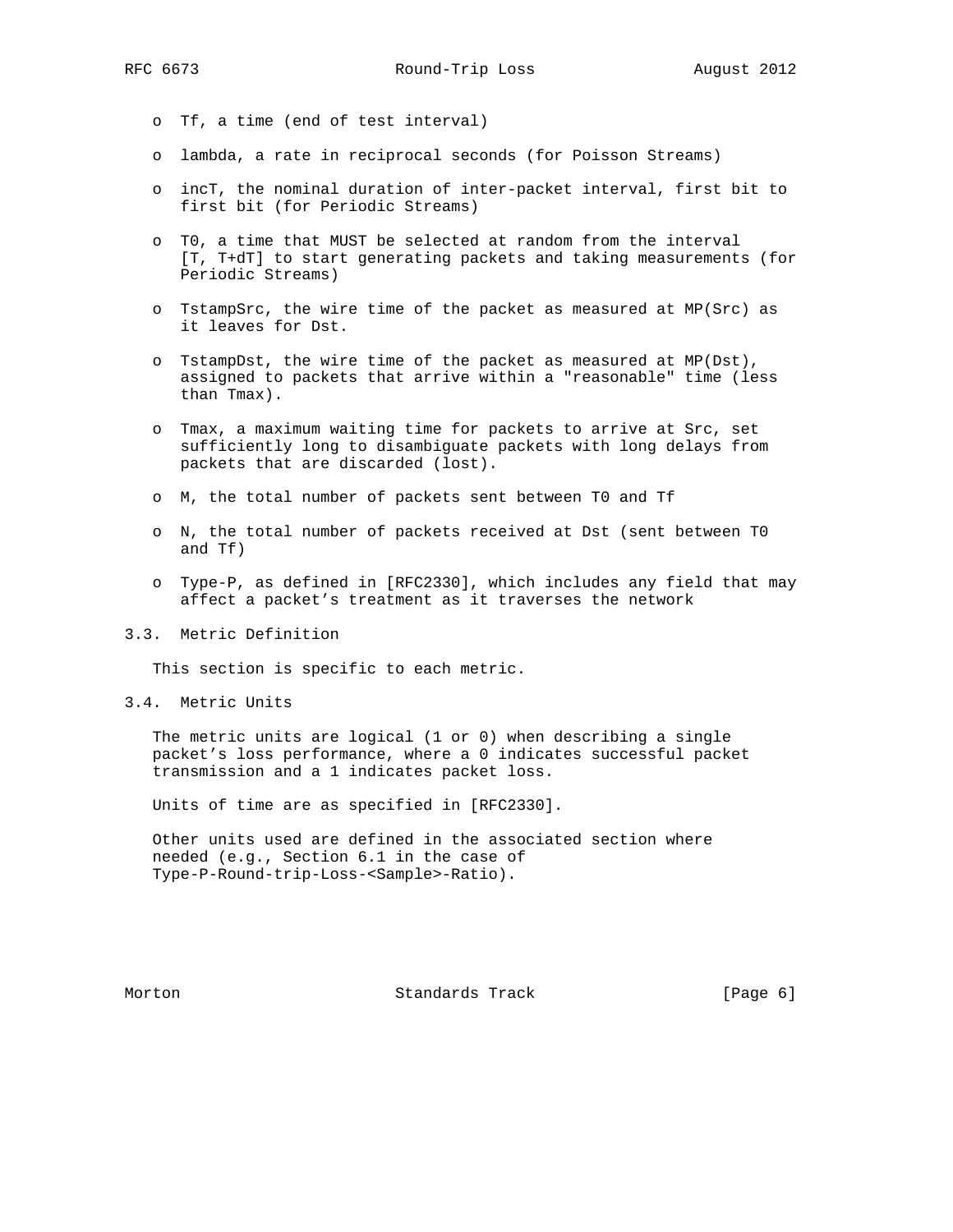- 4. A Singleton Round-Trip Loss Metric
- 4.1. Name: Type-P-Round-trip-Loss
- 4.2. Metric Parameters

See Section 3.2.

4.3. Definition and Metric Units

 Type-P-Round-trip-Loss SHALL be represented by the binary logical values (or their equivalents) when the following conditions are met:

Type-P-Round-trip-Loss = 0:

- o Src sent the first bit of a Type-P packet to Dst at wire-time TstampSrc,
- o that Dst received that packet,
- o the Dst sent a Type-P packet back to the Src as quickly as possible (certainly less than Tmax, and fast enough for the intended purpose), and
- o that Src received the last bit of the reflected packet prior to wire-time TstampSrc + Tmax.

Type-P-Round-trip-Loss = 1:

- o Src sent the first bit of a Type-P packet to Dst at wire-time TstampSrc,
- o that Src did not receive the last bit of the reflected packet before the waiting time lapsed at TstampSrc + Tmax.

Possible causes for the Loss = 1 outcome are as follows:

- o the Dst did not receive that packet,
- o the Dst did not send a Type-P packet back to the Src, or
- o the Src did not receive a reflected Type-P packet sent from the Dst.

Morton **Standards Track** [Page 7]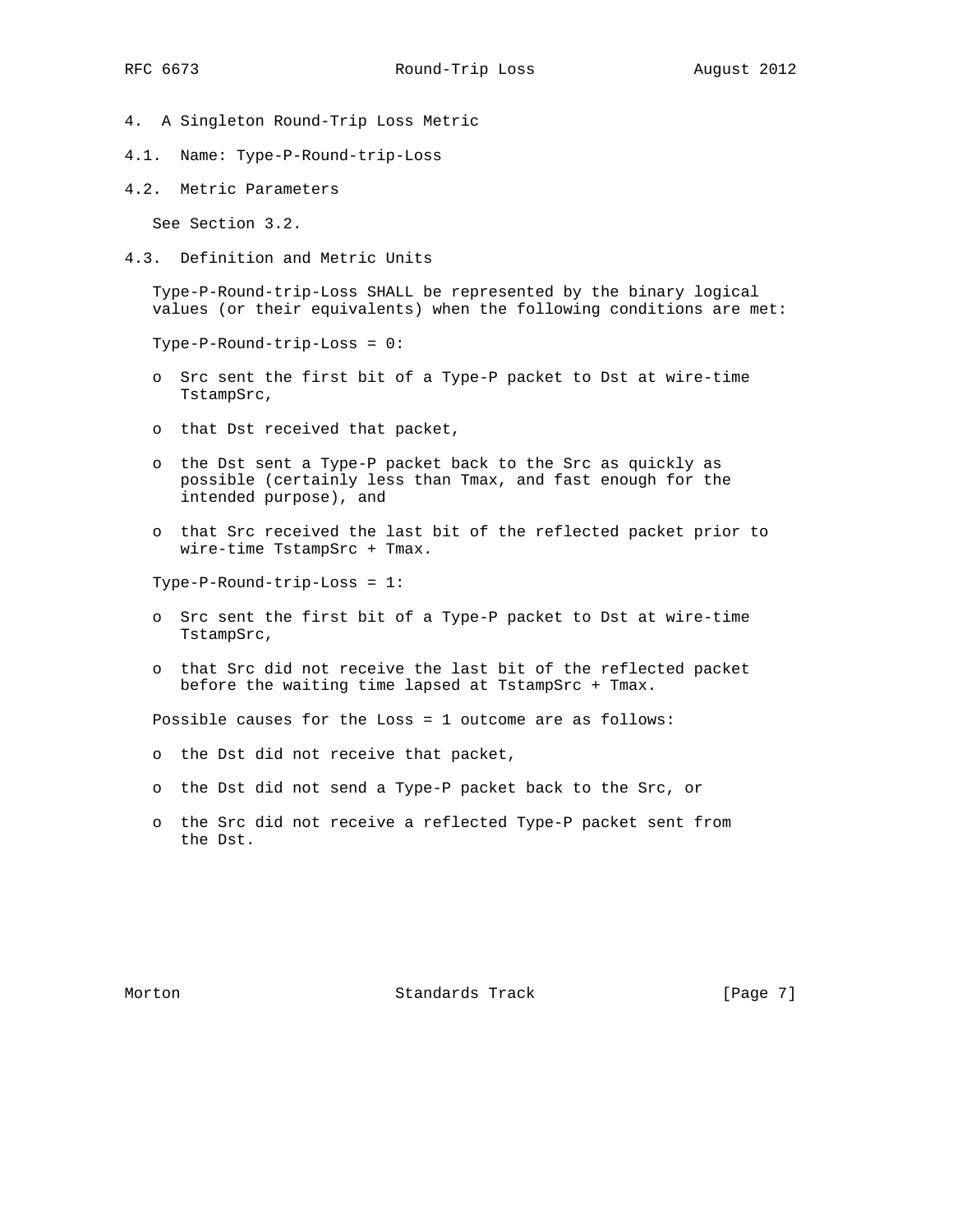RFC 6673 Round-Trip Loss August 2012

 Following the precedent of Section 2.4 of [RFC2681], we make the simplifying assertion that round-trip loss measured between two hosts is equal regardless of the host that originates the test:

 Type-P-Round-trip-Loss(Src->Dst->Src) = Type-P-Round-trip-Loss(Dst->Src->Dst)

 (and agree with the rationale presented there -- that the ambiguity introduced is a small price to pay for measurement efficiency).

 Therefore, each singleton can be represented by pairs of elements as follows:

- o TstampSrc, the wire time of the packet at the Src (beginning the round-trip journey).
- o L, either zero or one (or some logical equivalent), where L=1 indicates loss and L=0 indicates successful round-trip arrival prior to TstampSrc + Tmax.
- 4.4. Discussion and Other Details

 See [RFC2680] and [RFC2681] for extensive discussion, methods of measurement, errors and uncertainties, and other fundamental considerations that need not be repeated here.

 We add the following guidance regarding the responder process to "send a Type-P packet back to the Src as quickly as possible".

 A response that was not generated within Tmax is inadequate for any realistic test, and the Src will discard such responses. A responder that serves typical round-trip packet loss testing (which is relevant to higher-layer application performance) SHOULD produce a response in 1 second or less. A responder that is unable to satisfy this requirement SHOULD log the fact so that an operator can adjust the load and priorities as necessary. Analysis of responder timestamps [RFC5357] that finds responses are not generated in a timely fashion SHOULD result in operator notification, and the operator SHOULD suspend tests to the responder, since it may be overloaded. Additional measurement considerations are described in Section 8 below.

Morton **Standards Track Example 1** [Page 8]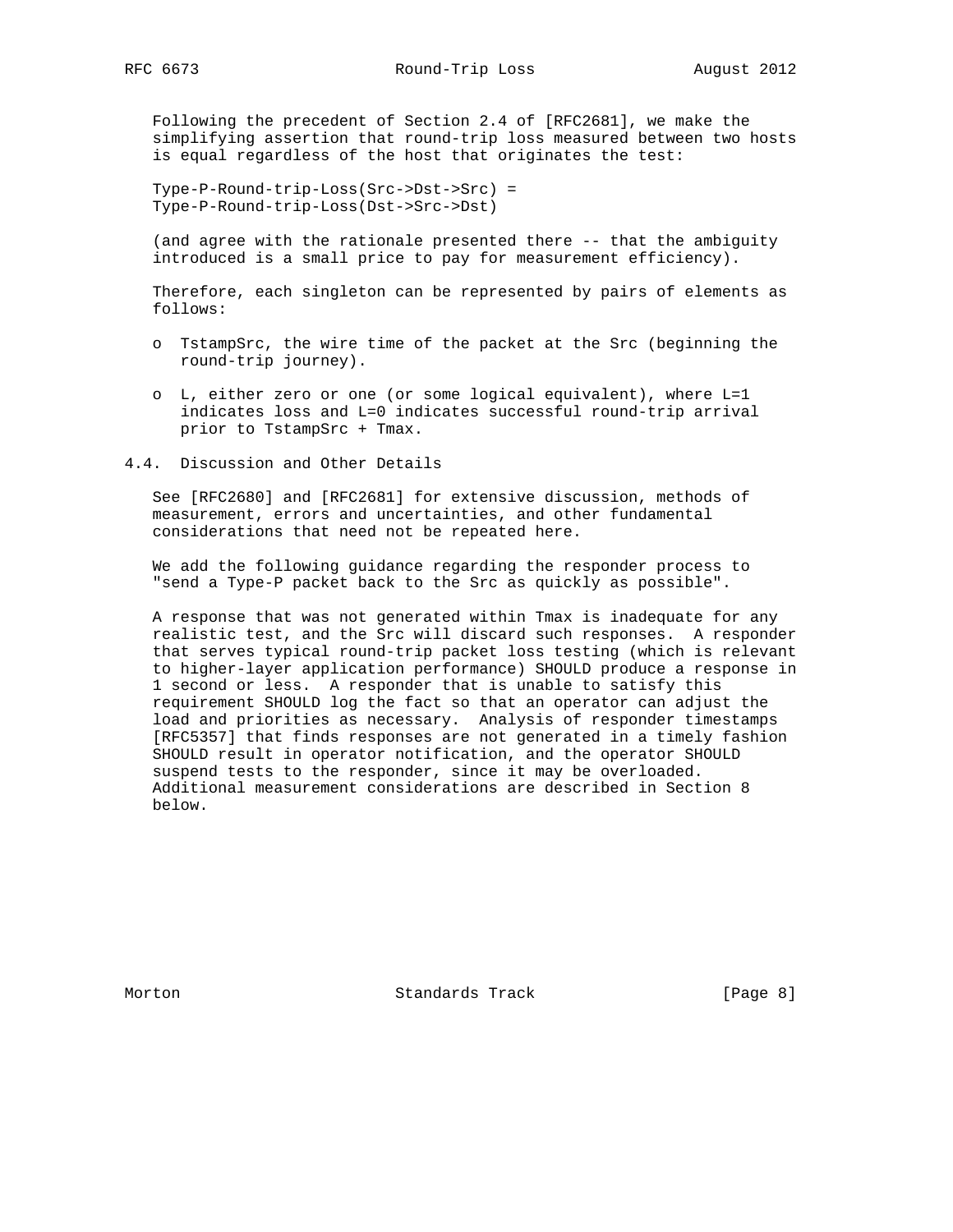5. A Sample Round-Trip Loss Metric

 Given the singleton metric Type-P-Round-trip-Loss, we now define one particular sample of such singletons. The idea of the sample is to select a particular binding of the parameters Src, Dst, and Type-P, then define a sample of values of parameter TstampSrc. This can be done in several ways, including the following:

- 1. Poisson: a pseudo-random Poisson process of rate lambda, whose values fall between T and Tf. The time interval between successive values of TstampSrc will then average 1/lambda, as per Section 11.1.1 of [RFC2330].
- 2. Periodic: a periodic stream process with pseudo-random start time T0 between T and dT, and nominal inter-packet interval incT, as per [RFC3432].

 In the metric name, the variable <Sample> SHALL be replaced with the process used to define the sample, using one of the above processes (or another sample process meeting the criteria in Section 11.1 of [RFC2330], the details of which MUST be reported with the results if used).

- 5.1. Name: Type-P-Round-trip-Loss-<Sample>-Stream
- 5.2. Metric Parameters

See Section 3.2.

5.3. Definition and Metric Units

 Given one of the methods for defining the test interval -- the sample of times (TstampSrc) and other metric parameters -- we obtain a sequence of Type-P-Round-trip-Loss singletons as defined in Section 4.3.

 Type-P-Round-trip-Loss-<Sample>-Stream SHALL be a sequence of pairs with elements as follows:

- o TstampSrc, as above
- o L, either zero or one (or some logical equivalent), where L=1 indicates loss and L=0 indicates successful round-trip arrival prior to TstampSrc + Tmax

 and where <Sample> SHALL be replaced with "Poisson", "Periodic", or an appropriate term to designate another sample method as described in Section 5 above.

Morton **Standards Track** [Page 9]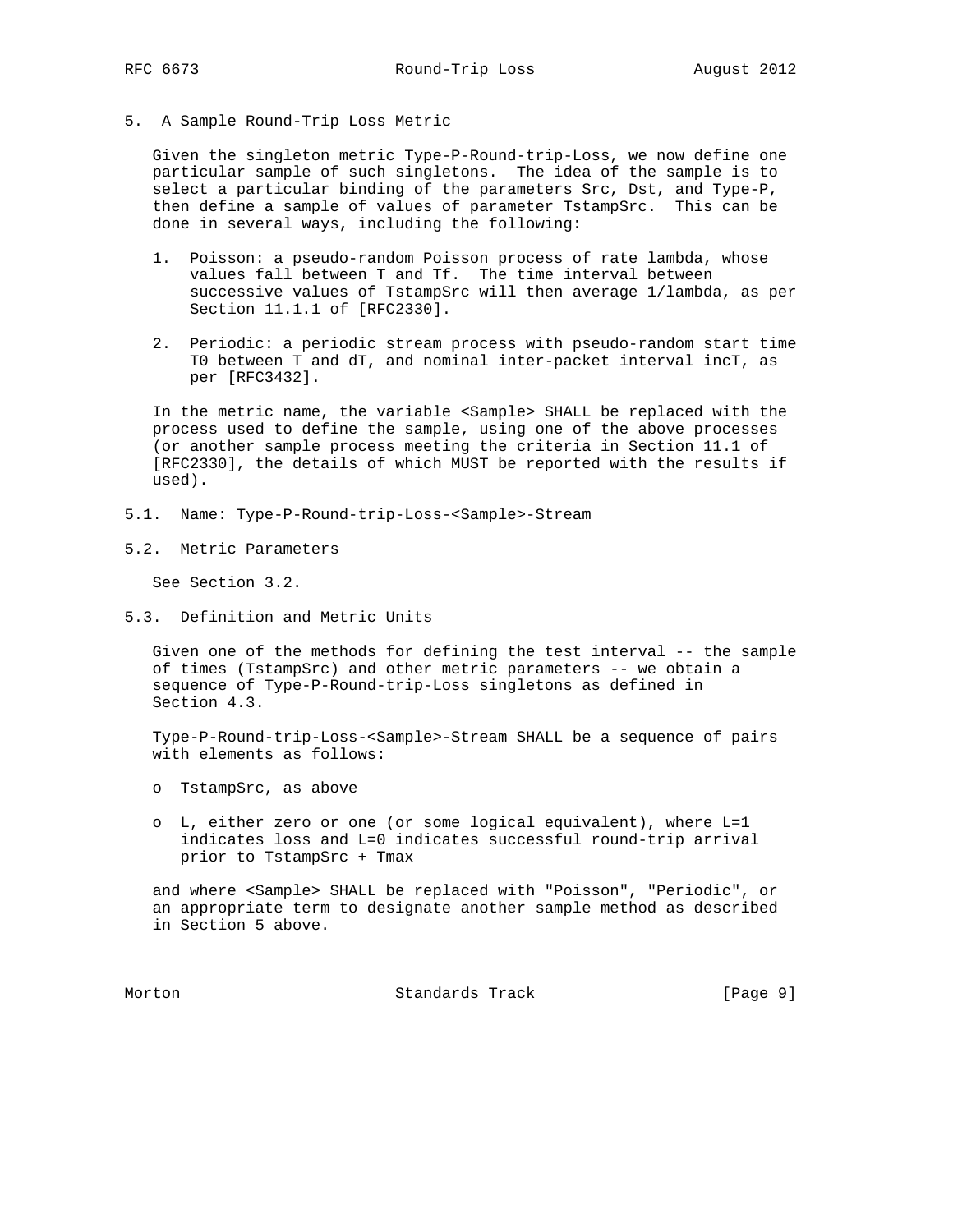# 5.4. Discussion and Other Details

 See [RFC2680] and [RFC2681] for extensive discussion, methods of measurement, errors and uncertainties, and other fundamental considerations that need not be repeated here. However, when these references were approved, the packet reordering metrics in [RFC4737] had not yet been defined, nor had reordering been addressed in IPPM methodologies.

 [RFC4737] defines packets that arrive "late" with respect to their sending order as reordered -- for example, when packets arrive with sequence numbers 4, 7, 5, 6, then packets 5 and 6 are reordered, and they are obviously not lost because they have arrived within some reasonable waiting time threshold. The presence of reordering on a round-trip path has several likely effects on the measurement.

- 1. Methods of measurement should continue to wait the specified time for packets and avoid prematurely declaring round-trip packet loss when a sequence gap or error is observed.
- 2. The time distribution of the singletons in the sample has been significantly changed.
- 3. Either the original packet stream or the reflected packet stream experienced path instability, and the original conditions may no longer be present.

 Measurement implementations MUST address the possibility of packet reordering and avoid related errors in their processes.

6. Round-Trip Loss Statistic

 This section gives the primary and overall statistic for loss performance. Additional statistics and metrics originally prepared for one-way loss MAY also be applicable.

6.1. Type-P-Round-trip-Loss-<Sample>-Ratio

 Given a Type-P-Round-trip-Loss-<Sample>-Stream, the average of all the logical values, L, in the stream is the Type-P-Round-trip-Loss-<Sample>-Ratio. This ratio is in units of lost packets per round-trip transmissions actually attempted.

 In addition, the Type-P-Round-trip-Loss-<Sample>-Ratio is undefined if the sample is empty.

Morton Standards Track [Page 10]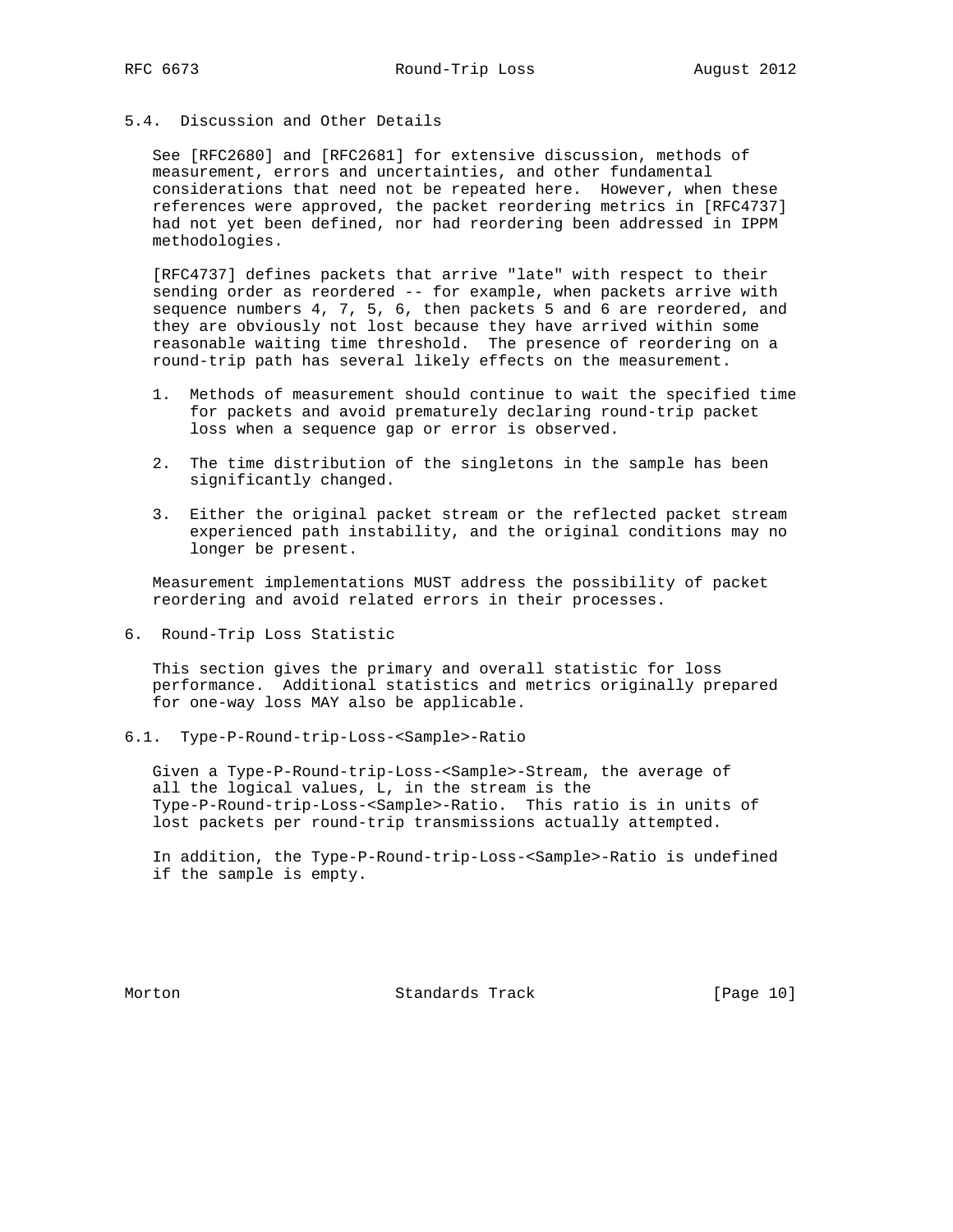7. Round-Trip Testing and One-Way Reporting

 This section raises considerations for results collected using a round-trip measurement architecture, such as in TWAMP [RFC5357].

 The sampling process for the reverse path (Dst->Src) is a conditional process that depends on successful packet arrival at the Dst and correct operation at the Dst to generate the reflected packet. Therefore, the sampling process for the reverse path will be significantly affected when appreciable loss occurs on the Src->Dst path, making an attempt to assess the reverse path performance invalid (for loss or possibly any metric).

 Further, the sampling times for the reverse path (Dst->Src) are a random process that depends on the original sample times (TstampSrc), the one-way delay for successful packet arrival at the Dst, and time taken at the Dst to generate the reflected packet. Therefore, the sampling process for the reverse path will be significantly affected when appreciable delay variation occurs on the Src->Dst path, making an attempt to assess the reverse path performance invalid (for loss or possibly any metric).

 As discussed above in Section 5.4, packet reordering is always a possibility. In addition to the severe delay variation that usually accompanies it, reordering on the Src->Dst path will cause a misalignment of sequence numbers applied at the Dst when compared to the sender numbers. Measurement implementations MUST address this possible outcome.

8. Measurement Considerations and Calibration

 Prior to conducting this measurement, the participating hosts MUST be configured to send and receive test packets of the chosen Type-P. Standard measurement protocols are capable of this task [RFC5357], but any reliable method is sufficient (e.g., if the issues with ICMP discussed in Section 2.6 of [RFC2681] can be alleviated, and the requirements of Sections 4.3 and 4.4 above are met, then ICMP could be used).

 Two key features of the host that receives test packets and returns them to the originating host are described in Section 4.2 of [RFC5357]. Every received test packet MUST result in a responding packet, and the response MUST be generated as quickly as possible. This implies that interface buffers will be serviced promptly and that buffer discards will be extremely rare. These features of the

Morton Standards Track [Page 11]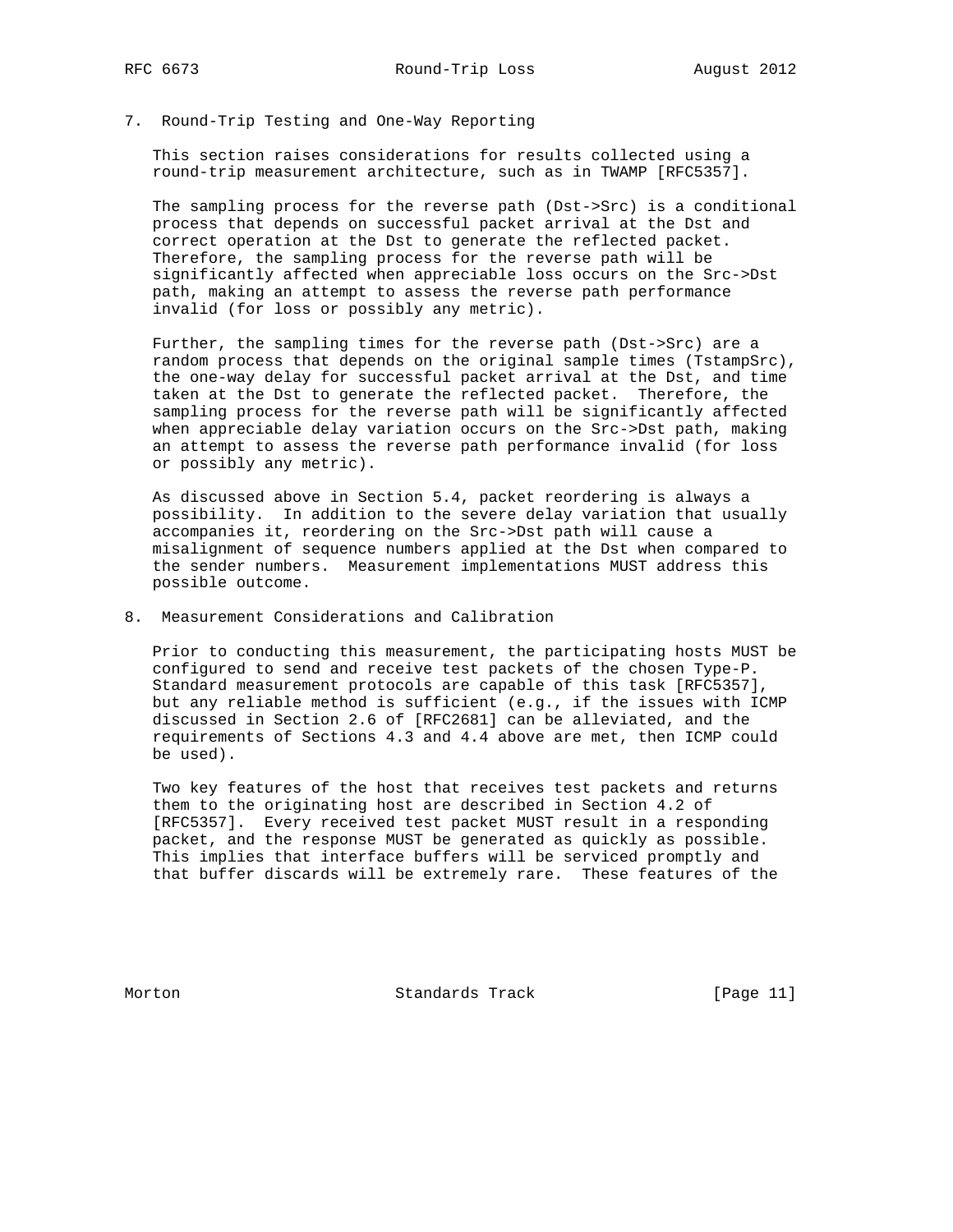measurement equipment MUST be calibrated according to Section 3.7.3 of [RFC2679] when operating under a representative measurement load (as defined by the user). Both unexpected test packet discards, and the systematic and random errors and uncertainties, MUST be recorded.

 We note that Section 4.2.1 of [RFC5357] specifies a method to collect all four significant timestamps needed to describe a packet's round trip delay [RFC2681] and remove the processing time incurred at the responding host. This information supports the measurement of the corresponding one-way delays encountered on the round-trip path, which can identify path asymmetry or unexpected processing time at the responding host.

- 9. Security Considerations
- 9.1. Denial-of-Service Attacks

 This metric requires a stream of packets sent from one host (source) to another host (destination) through intervening networks, and back. This method could be abused for denial-of-service attacks directed at the destination and/or the intervening network(s).

 Administrators of source, destination, and intervening network(s) should establish bilateral or multilateral agreements regarding the timing, size, and frequency of collection of sample metrics. Use of this method in excess of the terms agreed upon by the participants may be cause for immediate rejection or discard of packets, or other escalation procedures as defined between the affected parties.

9.2. User Data Confidentiality

 Active use of this method generates packets for a sample, rather than taking samples based on user data, and does not threaten user data confidentiality. Passive measurement must restrict attention to the headers of interest. Since user payloads may be temporarily stored for length analysis, suitable precautions MUST be taken to keep this information safe and confidential. In most cases, a hashing function will produce a value suitable for payload comparisons.

9.3. Interference with the Metrics

 It may be possible to identify that a certain packet or stream of packets is part of a sample. With that knowledge at the destination and/or the intervening networks, it is possible to change the processing of the packets (e.g., increasing or decreasing delay) in a way that may distort the measured performance. It may also be

Morton Standards Track [Page 12]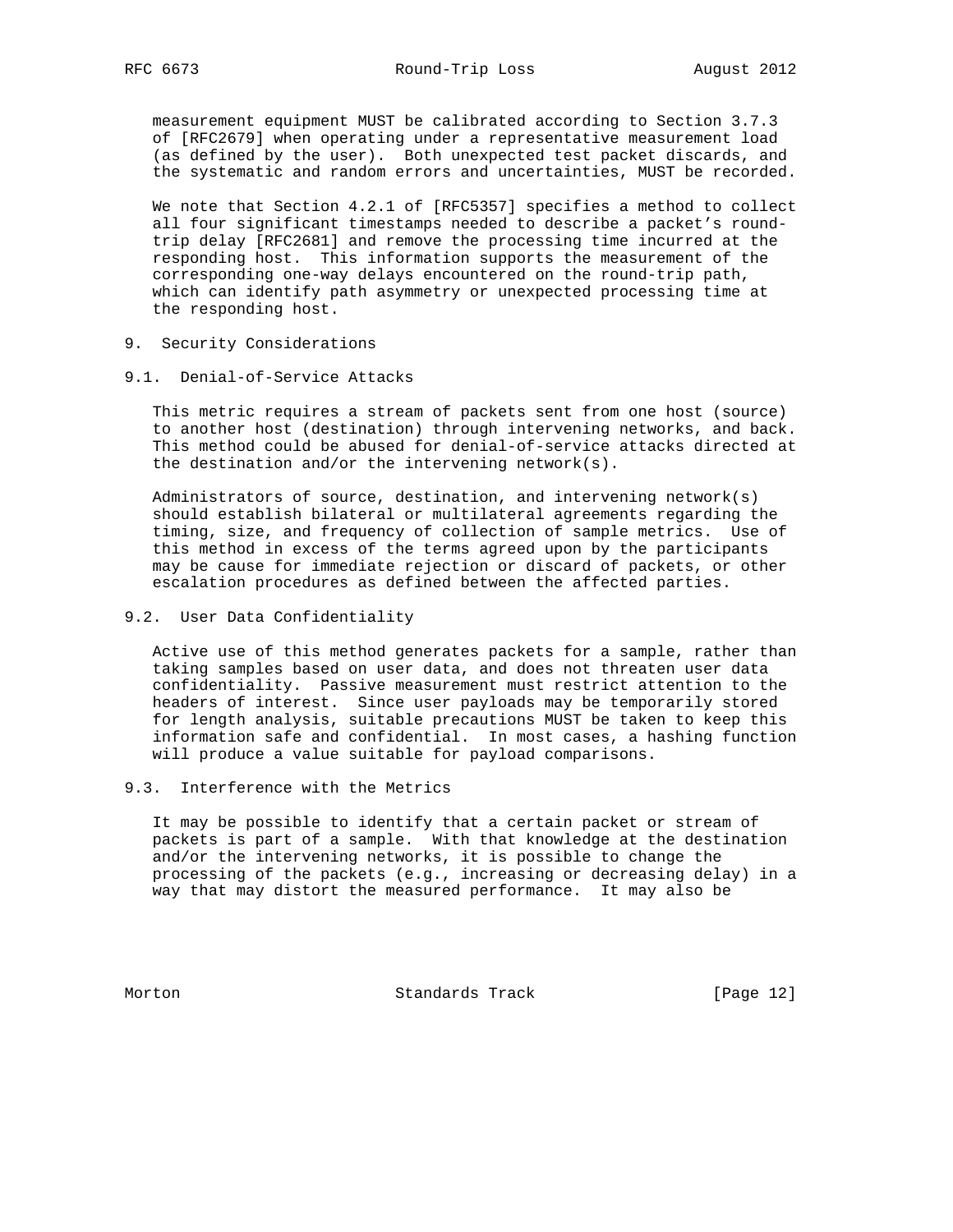possible to generate additional packets that appear to be part of the sample metric. These additional packets are likely to perturb the results of the sample measurement.

 Authentication or encryption techniques, such as digital signatures, MAY be used where appropriate to guard against injected traffic attacks. [RFC5357] includes both authentication and encryption features.

# 10. IANA Considerations

 Metrics previously defined in the IETF were registered in the IANA IPPM Metrics Registry; however, this process was discontinued when the registry structure was found to be inadequate, and the registry was declared obsolete [RFC6248].

 Although the metrics in this document may be considered for some form of registration in the future, no IANA action is requested at this time.

#### 11. Acknowledgements

 The author thanks Tiziano Ionta for his careful review of this memo, primarily resulting in the development of measurement considerations using TWAMP [RFC5357] as an example method. The reviews of Adrian Farrel and Benoit Claise also contributed to the clarity of the memo.

## 12. References

12.1. Normative References

- [RFC2119] Bradner, S., "Key words for use in RFCs to Indicate Requirement Levels", BCP 14, RFC 2119, March 1997.
- [RFC2330] Paxson, V., Almes, G., Mahdavi, J., and M. Mathis, "Framework for IP Performance Metrics", RFC 2330, May 1998.
- [RFC2679] Almes, G., Kalidindi, S., and M. Zekauskas, "A One-way Delay Metric for IPPM", RFC 2679, September 1999.
- [RFC2680] Almes, G., Kalidindi, S., and M. Zekauskas, "A One-way Packet Loss Metric for IPPM", RFC 2680, September 1999.
- [RFC2681] Almes, G., Kalidindi, S., and M. Zekauskas, "A Round-trip Delay Metric for IPPM", RFC 2681, September 1999.

Morton Standards Track [Page 13]